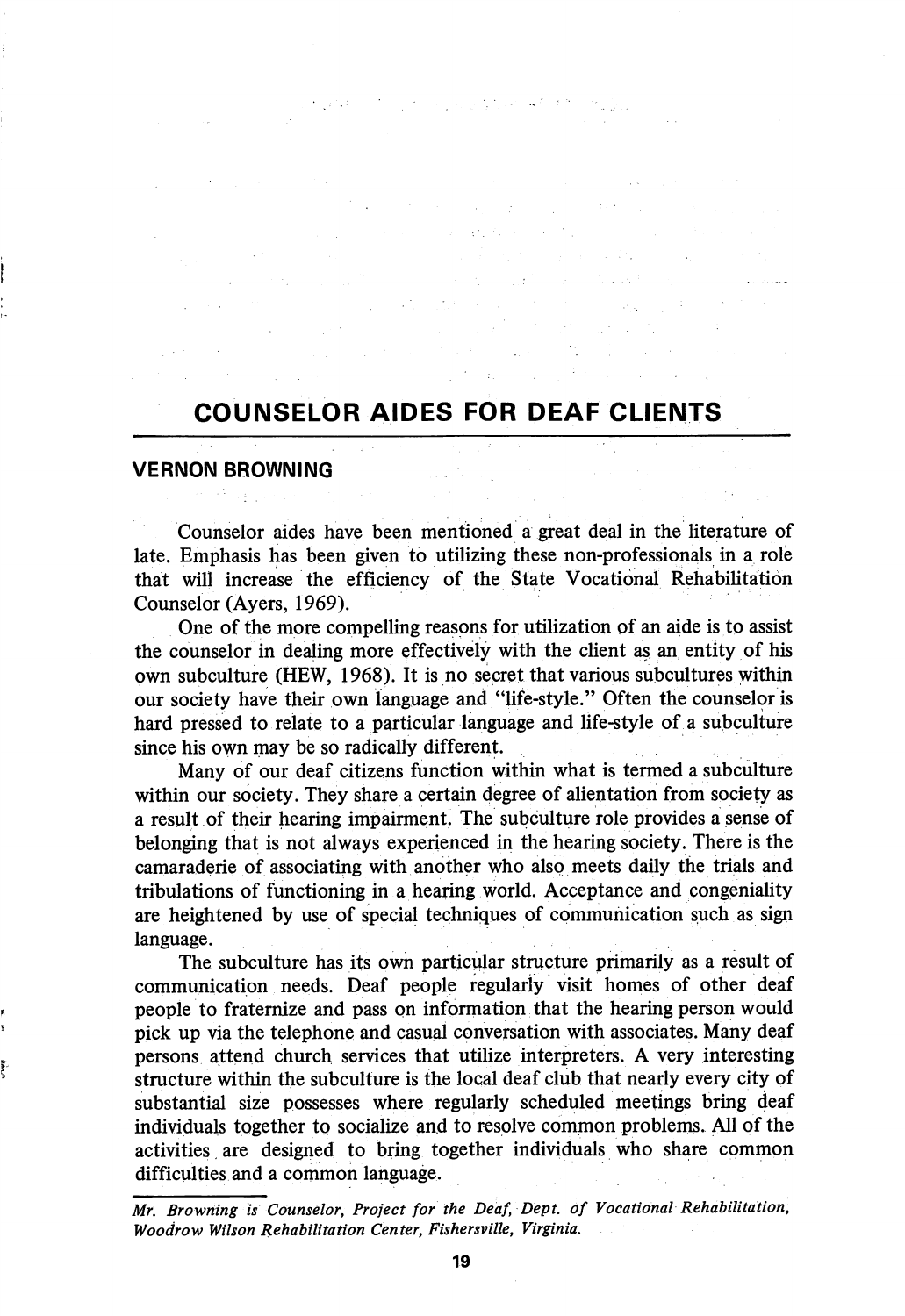The counselor with normal hearing, who has had little or no experience with the deaf subculture, is most certainly going to have difficulty in working with this particular population. Communication will be the first major obstacle that is met. Many deaf clients will utilize sign language as a communication technique. This requires that the counselor must either know sign language himself or use an interpreter. It often is not easy to find an interpreter in certain geographical areas. When one is found, objection is occasionally raised by the deaf person to having an interpreter, since it involves a third party in his personal affairs. Counselors, too, are reluctant to learn sign language since they often serve only a limited number of deaf clients in a general caseload of handicapped people.

į

Further difficulties arise when the counselor is not fully aware of the educational, social and economic problems associated with being deaf. Very often there is reduced achievement in basic education, especially in language development. Hearing most profoundly contributes to our social develop ment. Consider not being able to hear ordinary conversation — ponder what is lost in the social sense! Economically, how can one succeed in today's technological world being unable to adequately cope educationally and socially?

Into the scene steps the counselor aide for the deaf! Ideally, here is a person who is very proficient in the communication techniques of the deaf. He should be a person who has had close contact with the deaf for some time. Additionally, he should have frequented the homes of the deaf often, attended church services for the deaf or perhaps visited the various social gatherings. It may even be that this individual is a son or daughter of deaf parents and knows the deaf world on a very personal basis. Even though the aide may not have advanced education nor specific rehabilitation service training, he can make a contribution at the outset due simply to the fact that he understands the deaf and can communicate with them. An example of how a counselor aide may function is indicated by the following true incident: A young deaf lady, unemployed, discouraged, and generally unhappy at home with her mother and two children walked out in total despair. Realizing that the young lady was attempting to lose herself in the crowd, her mother telephoned a counselor aide for the deaf. An immediate search began and the deaf woman was located in a cheap rooming house some miles from her home. The counselor aide met with the young lady and persuaded her to return to her home by holding out a ray of hope to her. He informed her that he would support her in every way possible to obtain job training and other services as needed. The young lady was given vocational training (keypunch operator) along with maintenance funds to provide for a small apartment and food. The entire rehabilitation period took ten months with the counselor aide assisting the young lady in every way possible until she graduated from the course. Upon graduation, a job position was obtained by the counselor aide. The deaf lady started at the lowest rung of Federal Civil Service employment with a GS 1 rating. She was quickly promoted and

20